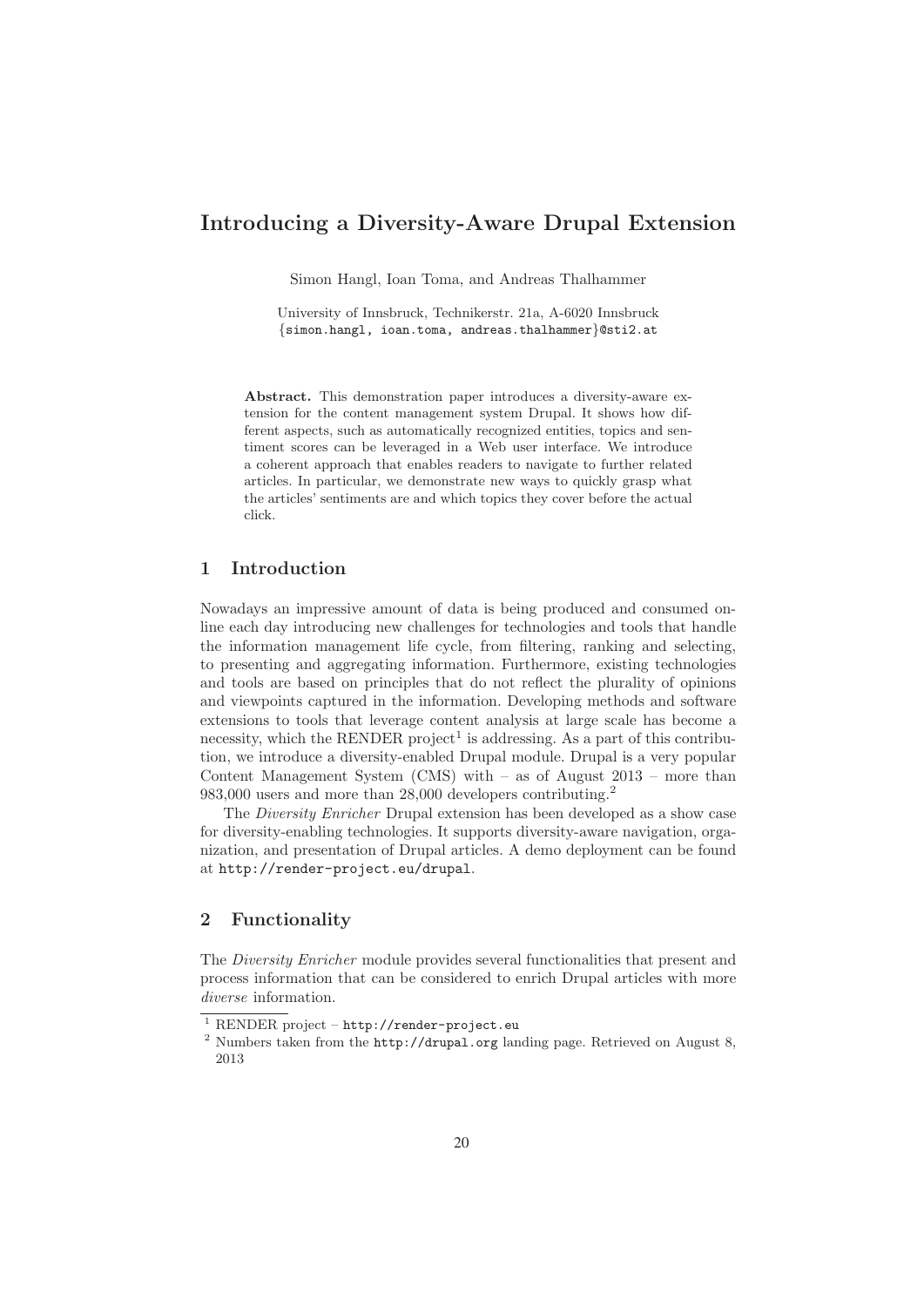# Nicolas Sarkozy is a victim of his own courage

Submitted by simhan on Wed, 04/24/2013 - 02:36 Positive Sentiment

I shall be sorry to see Sarkozy go. His defeat, if it truly comes to that in two weeks' time - and nobody should entirely discount his dogged tenacity and sheer bloody-mindedness in the face of adversity - will have been a fiasco of style over substance. Sarko campaigned five years ago by telling the French to their faces that he would not cosset them. Their standard of living would rise, he said, if they worked harder. Even before the financial crisis changed everything in 2008, you should have heard the screams and guffaws of the people who, early on, had decided he was an insufferable oik. It was simplistic. It



**Fig. 1.** Article view with diversity aspects

#### **2.1 Diversity Information Extraction**

One of the most important things about the Drupal extension is the fact that no user interaction is needed to extract the necessary diversity information. This information is generated by the  $Enrycher$  service<sup>3</sup> which is publicly available. Enrycher utilizes natural language processing techniques to extract diversity information such as topics, sentiments, sentiment scores or named entities captured by the article text. This information is then described by using SIOC [1] in combination with the Knowledge Diversity Ontology<sup>4</sup> (KDO) [4].

#### **2.2 Links to Related Articles and Topics**

Figure 1 shows an overview on the extension. On the left hand side the original article is presented, whereas on the right hand side the main functionality of the extension is located. There, related articles within the Drupal database are listed, split up according to their extracted overall sentiment. An article is considered to be related, if it has at least one topic in common with the currently shown one and is located in the same cluster of the Diversity-Aware Ranking Service5.

The topics of the related articles can be shown by clicking on the  $+$  button in front of the article titles. In addition, tags extracted from the currently shown article are presented in a tag cloud below the related article's tree. The size of the respective tag is determined by its number of occurrences in the triple store. Named entities are recognized within the text and get marked. It is possible to click on all tags, named entities, and topics in order to get articles with the same tag/topic (see Figure 2). As a further diversity feature, each article's sentiment is displayed between the title and the actual text.

 $3$  Enrycher – http://enrycher.ijs.si

<sup>4</sup> KDO – http://kdo.render-project.eu/

<sup>5</sup> Diversity-Aware Ranking Service – http://ranking.render-project.eu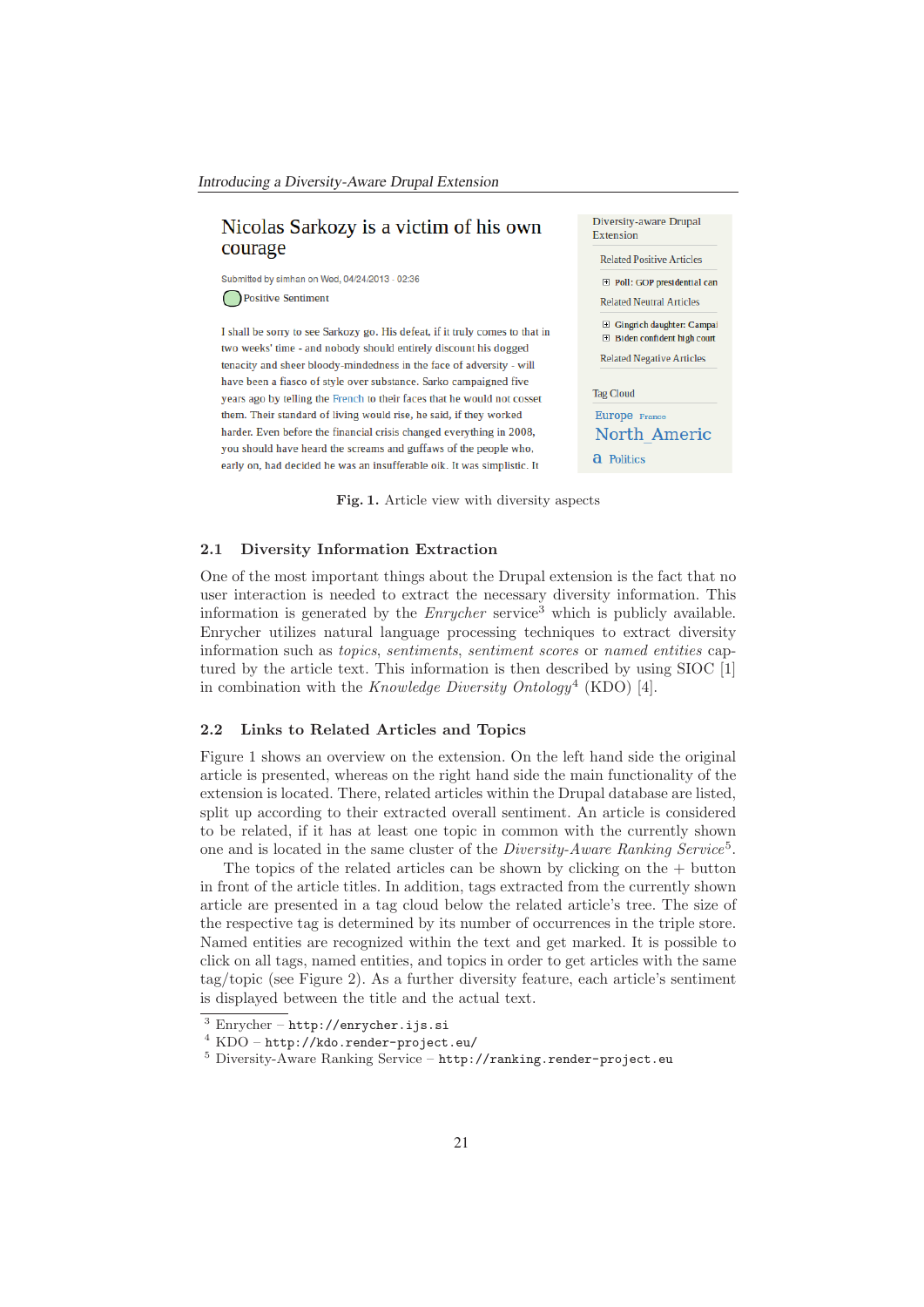*Introducing a Diversity-Aware Drupal Extension*



**Fig. 2.** Related articles with topic "United States"

### **2.3 Export Options**

The diversity data produced by the Enrycher service can be exported in the following formats: RDF+XML, JSON, and Turtle.

#### **2.4 Import articles from a Sesame triple store**

Another important function of the extension is the ability to import additional articles into the Drupal database, if they are stored in an Sesame store and are described with the SIOC [1] and KDO [4] ontologies. This option is only available through the administration interface.

## **3 Key technologies and implementation**

The Drupal extension makes use of several technologies and tools. This section describes how the main parts of the Diversity Enricher Drupal extension interact.

- **Diversity Mining Web Services (Enrycher)** The main functionality of the Enrycher service has already been described in Section 2.1. However, the Enrycher service could be replaced by any Web service that is SIOC and KDO compliant. This means, that the service has to support a subset of the SIOC and KDO functionalities - namely the extraction and proper output of topics, sentiments and sentiment scores.
- **Sesame triple store** Sesame is used as data store back-end. All other components operate on the Sesame store by using SPARQL queries. The Enrycher service returns RDF data which can be directly submitted to the Sesame store. The Diversity-Aware Ranking Service component and the Drupal tool read from the store using a set of predefined queries.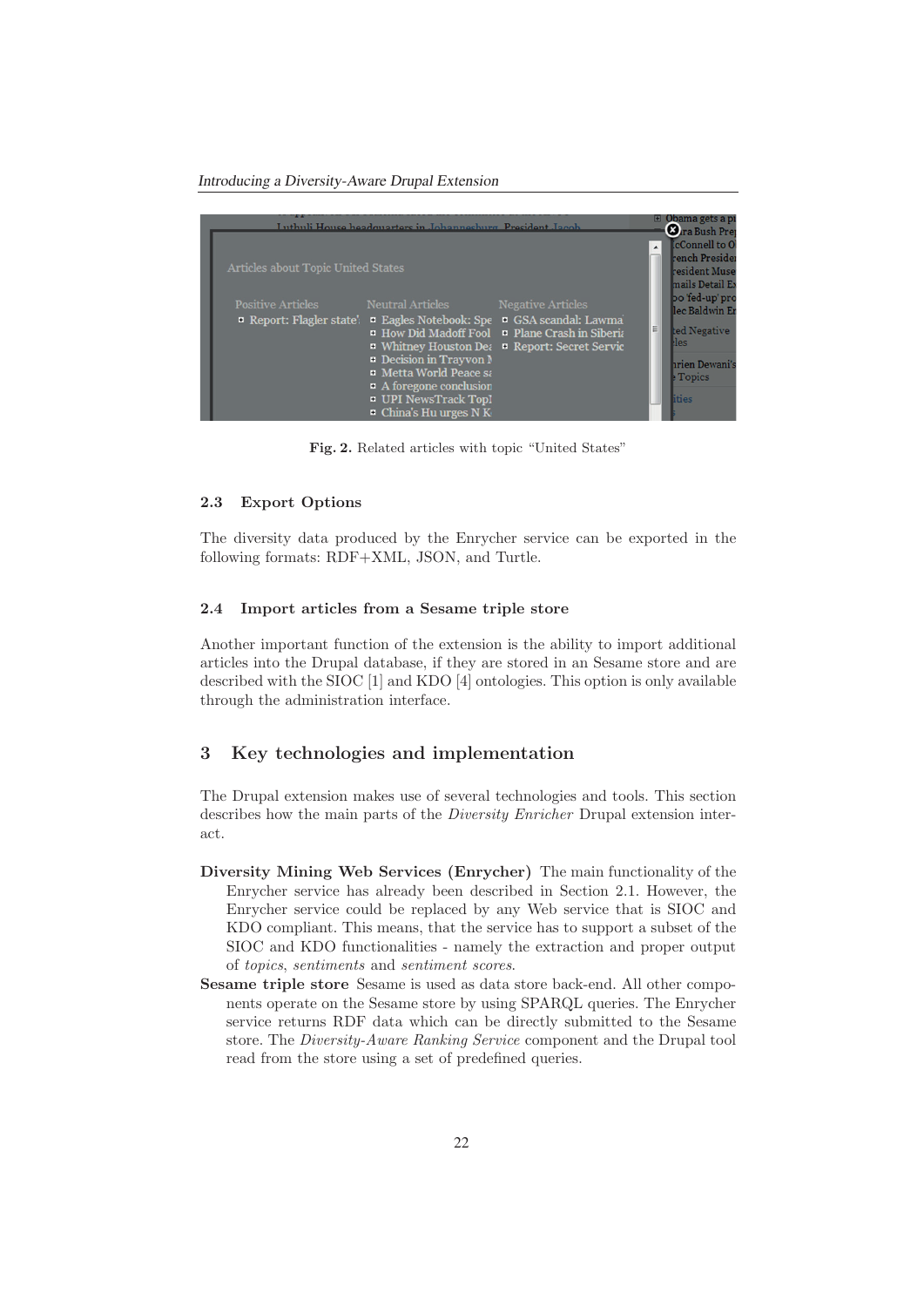- **Diversity-Aware Ranking Service** This service is used to retrieve related articles with differing sentiments. It operates on a Sesame triple store. The core of the ranking service is a clustering algorithm that operates using a distance metric based on topics and sentiment scores. Articles that have at least one topic in common with the current article are preselected and then clustered by topic. All articles that are in the same cluster as the currently browsed one are then marked as related.
- **Drupal Integration** The tool is connected to Drupal with so-called *hooks*. An implemented hook is called each time a certain event occurs. The hooks of the Diversity Enricher module are
	- **–** New Article Created: As soon as an article is created, the raw text data is submitted to Enrycher, which extracts the diversity information. This information is then stored to the local Sesame store.
- **–** Article Viewed: If the article is viewed the first time and it has been in the database before the Drupal extension has been activated, this hook acts the same as in the case for New Article Created. Additionally, the information needed to present is generated (by using ranking, SPARQL queries) and then presented beside the raw article text.
- **–** Article Changed: If an article is changed, Enrycher is again asked for diversity information and the store is updated with the new enrichment.
- **–** Article Deleted: If the article is removed, all links to the diversity information is deleted from the Drupal database.

#### **4 Related work**

The integration of semantic technologies into CMSs brings clear benefits especially for improving search, integration and intelligent management of the content. During the last years several approaches have been published on how semantics can be used within CMSs in general and Drupal in particular.

Since version 7, Drupal natively supports RDF representation of posts, making use of vocabularies like SIOC, FOAF, Dublin Core, and SKOS. Although the new RDF module in Drupal easily enables publishing LOD, it does not provide means for the automatic creation of links to relevant LOD resources.

The approaches described in [2] and [3] enable the production and consumption of Linked Data in CMSs. In [2], two Drupal modules are introduced, one for creating RDFa annotations and another one for generating a SPARQL endpoint for any Drupal site out of the box. The RDFa export module also enables content providers to use their own vocabulary with RDF mappings management. [3] presents RDFaCE, a WYSIWYM (What You See Is What You Mean) editor that extends traditional WYSIWYG editors by RDF statement and RDFa output capabilities. This also enables the reuse of Linked Data sources such as DBpedia. Both approaches focus on the manual or semi-automatic annotation of articles with named entities and topics.